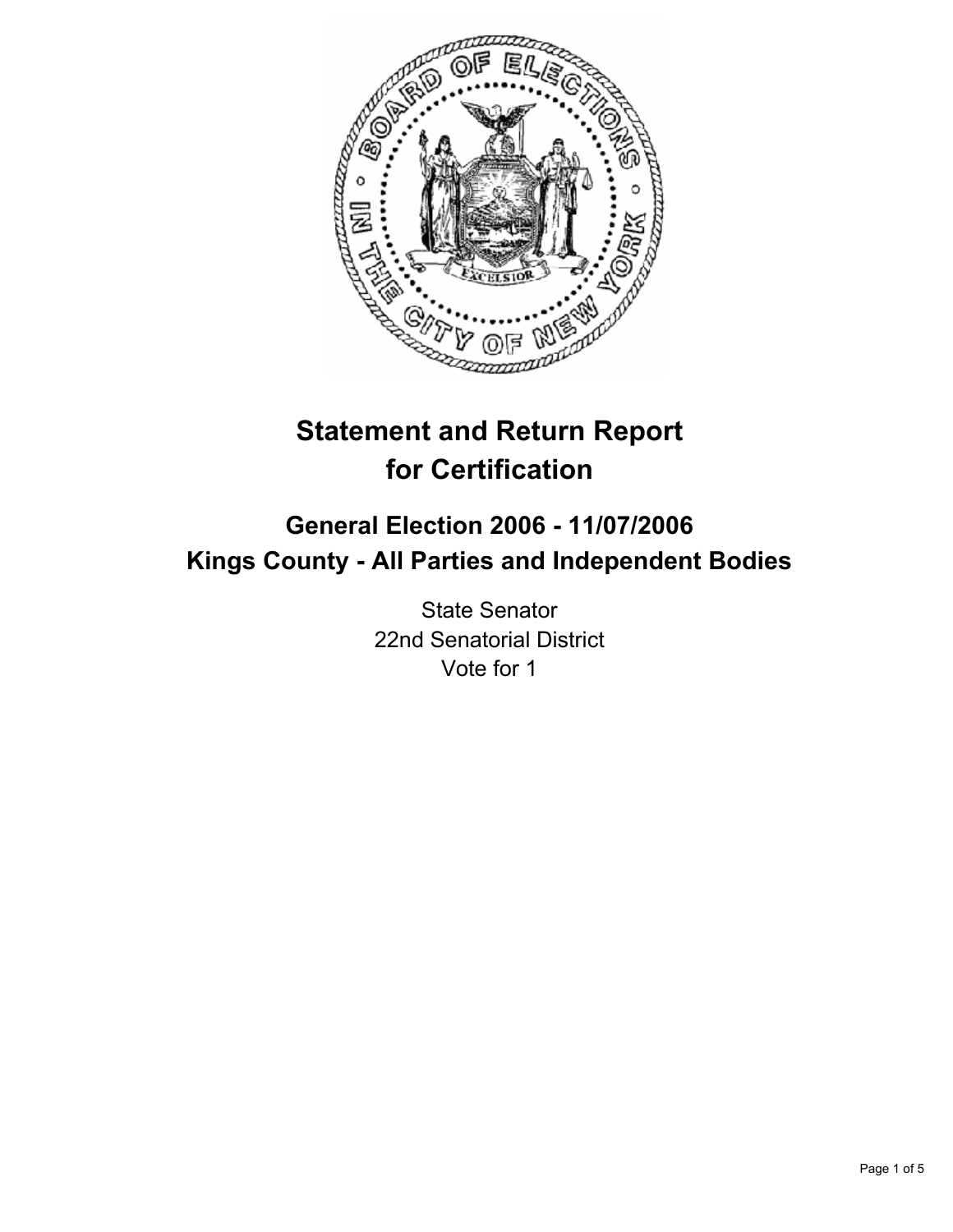

## **Assembly District 41**

| PUBLIC COUNTER                 | 1,738 |
|--------------------------------|-------|
| EMERGENCY                      | 35    |
| ABSENTEE/MILITARY              | 43    |
| AFFIDAVIT                      | 12    |
| Total Ballots                  | 1,832 |
| MARTIN J GOLDEN (REPUBLICAN)   | 734   |
| MARTIN J GOLDEN (CONSERVATIVE) | 134   |
| Total Votes                    | 868   |
| Unrecorded                     | 964   |

#### **Assembly District 45**

| PUBLIC COUNTER                 | 3,062 |
|--------------------------------|-------|
| <b>EMERGENCY</b>               | 0     |
| ABSENTEE/MILITARY              | 64    |
| AFFIDAVIT                      | 27    |
| <b>Total Ballots</b>           | 3,166 |
| MARTIN J GOLDEN (REPUBLICAN)   | 1,276 |
| MARTIN J GOLDEN (CONSERVATIVE) | 208   |
| <b>Total Votes</b>             | 1,484 |
| Unrecorded                     | 1,682 |

#### **Assembly District 46**

| PUBLIC COUNTER                    | 7,036 |
|-----------------------------------|-------|
| <b>EMERGENCY</b>                  | 0     |
| ABSENTEE/MILITARY                 | 195   |
| <b>AFFIDAVIT</b>                  | 140   |
| <b>Total Ballots</b>              | 7,401 |
| MARTIN J GOLDEN (REPUBLICAN)      | 3,373 |
| MARTIN J GOLDEN (CONSERVATIVE)    | 557   |
| LENNY LEMMING (WRITE-IN)          |       |
| <b>VINCENT GENTILE (WRITE-IN)</b> |       |
| ZAC STACKELL (WRITE-IN)           |       |
| <b>Total Votes</b>                | 3,933 |
| Unrecorded                        | 3,468 |

#### **Assembly District 47**

| PUBLIC COUNTER                 | 4,622 |
|--------------------------------|-------|
| <b>EMERGENCY</b>               | 0     |
| ABSENTEE/MILITARY              | 110   |
| <b>AFFIDAVIT</b>               | 68    |
| <b>Total Ballots</b>           | 4,817 |
| MARTIN J GOLDEN (REPUBLICAN)   | 1,786 |
| MARTIN J GOLDEN (CONSERVATIVE) | 256   |
| <b>Total Votes</b>             | 2,042 |
| Unrecorded                     | 2,775 |
|                                |       |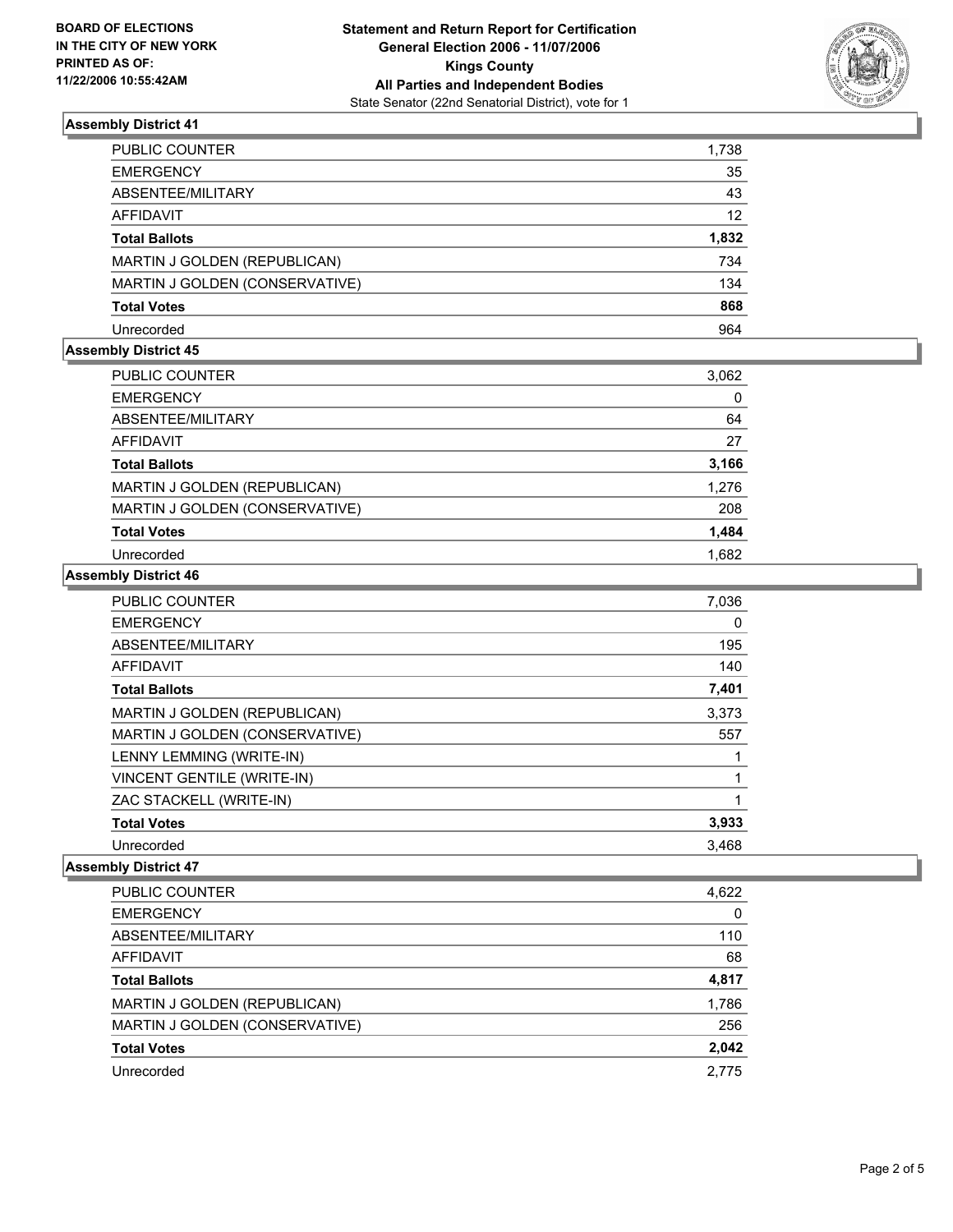

## **Assembly District 48**

| PUBLIC COUNTER                 | 3,101 |
|--------------------------------|-------|
| <b>EMERGENCY</b>               | 4     |
| ABSENTEE/MILITARY              | 90    |
| AFFIDAVIT                      | 33    |
| <b>Total Ballots</b>           | 3,250 |
| MARTIN J GOLDEN (REPUBLICAN)   | 1,543 |
| MARTIN J GOLDEN (CONSERVATIVE) | 332   |
| KEVIN CARROLL (WRITE-IN)       | 2     |
| <b>Total Votes</b>             | 1,877 |
| Unrecorded                     | 1.373 |

## **Assembly District 49**

| <b>PUBLIC COUNTER</b>          | 8,879 |
|--------------------------------|-------|
| <b>EMERGENCY</b>               | 0     |
| ABSENTEE/MILITARY              | 223   |
| AFFIDAVIT                      | 111   |
| <b>Total Ballots</b>           | 9,252 |
| MARTIN J GOLDEN (REPUBLICAN)   | 3,739 |
| MARTIN J GOLDEN (CONSERVATIVE) | 601   |
| <b>Total Votes</b>             | 4,340 |
| Unrecorded                     | 4.912 |

#### **Assembly District 51**

| PUBLIC COUNTER                 | 469 |
|--------------------------------|-----|
| <b>EMERGENCY</b>               | 31  |
| ABSENTEE/MILITARY              |     |
| <b>AFFIDAVIT</b>               |     |
| <b>Total Ballots</b>           | 517 |
| MARTIN J GOLDEN (REPUBLICAN)   | 171 |
| MARTIN J GOLDEN (CONSERVATIVE) | 26  |
| <b>Total Votes</b>             | 197 |
| Unrecorded                     | 320 |

## **Assembly District 59**

| PUBLIC COUNTER<br>4,791               |       |
|---------------------------------------|-------|
| <b>EMERGENCY</b>                      | 23    |
| ABSENTEE/MILITARY                     | 89    |
| AFFIDAVIT                             | 41    |
| <b>Total Ballots</b>                  | 4,962 |
| 2,434<br>MARTIN J GOLDEN (REPUBLICAN) |       |
| MARTIN J GOLDEN (CONSERVATIVE)        | 517   |
| 2,951<br><b>Total Votes</b>           |       |
| 2,011<br>Unrecorded                   |       |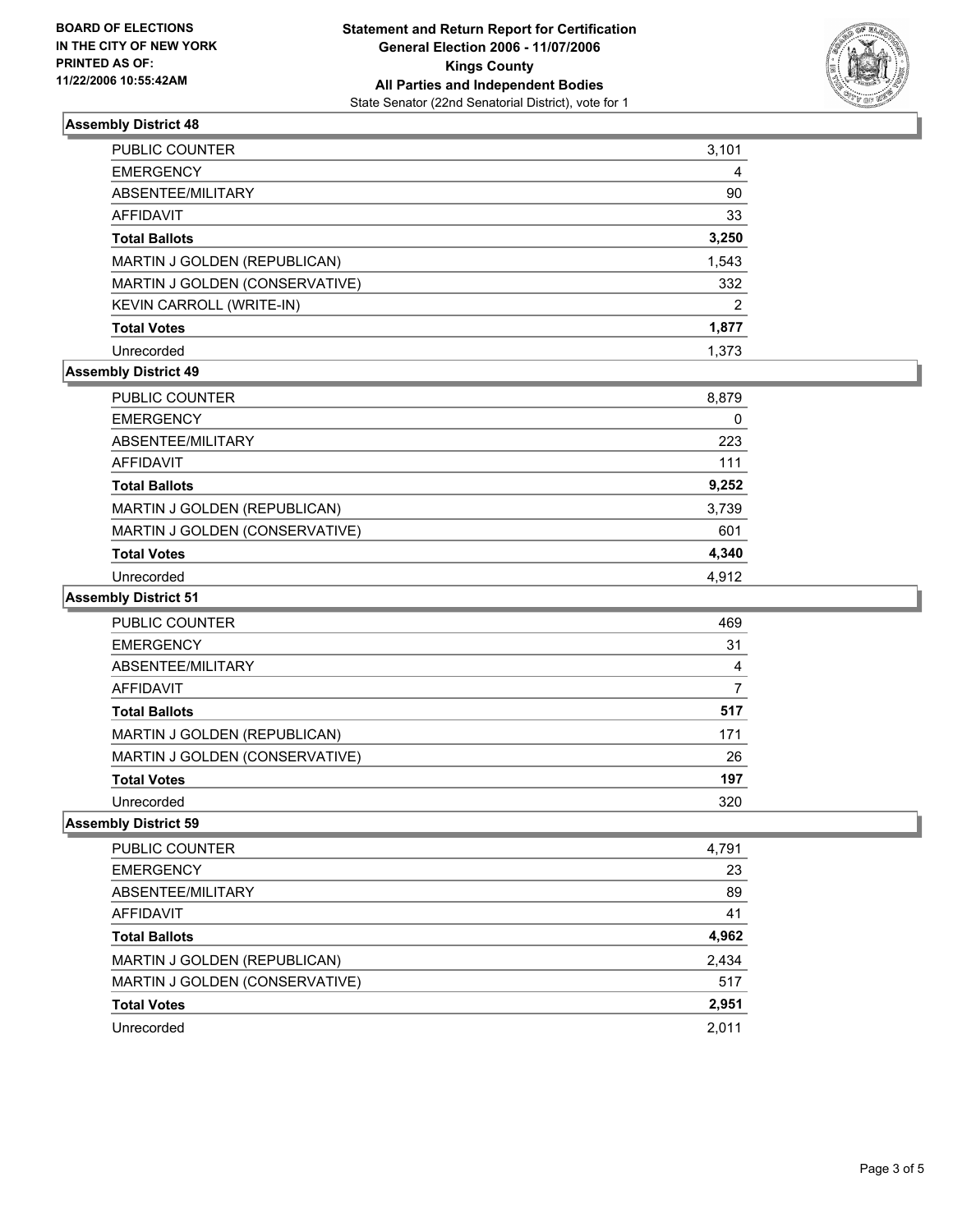![](_page_3_Picture_2.jpeg)

## **Assembly District 60**

| <b>PUBLIC COUNTER</b>          | 8,169 |
|--------------------------------|-------|
| <b>EMERGENCY</b>               | 34    |
| ABSENTEE/MILITARY              | 209   |
| <b>AFFIDAVIT</b>               | 143   |
| <b>Total Ballots</b>           | 8,589 |
| MARTIN J GOLDEN (REPUBLICAN)   | 3,692 |
| MARTIN J GOLDEN (CONSERVATIVE) | 703   |
| JOHN D GAIN (WRITE-IN)         |       |
| JOHN T MCGUIRE (WRITE-IN)      |       |
| MARGARET HUGHES (WRITE-IN)     | 2     |
| MATTHEW ENDLICH (WRITE-IN)     |       |
| STEPHEN MYERS (WRITE-IN)       |       |
| <b>Total Votes</b>             | 4,401 |
| Unrecorded                     | 4.188 |